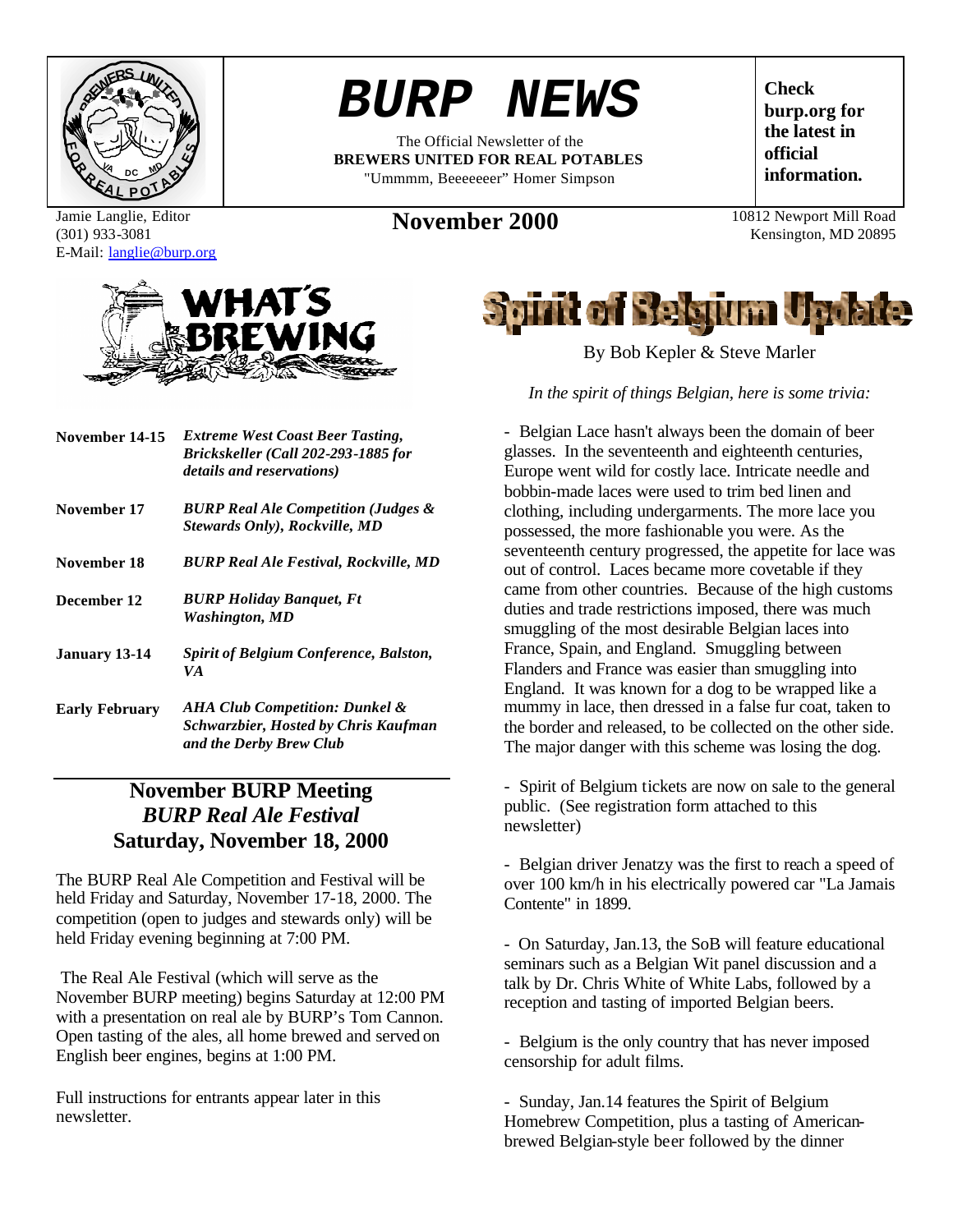banquet with world-renowned beer journalist Michael Jackson as the keynote speaker.

- Sometimes Belgium's land boundaries are not uniform. Belgium and the Netherlands have an underground boundary that differs from the surface boundary shown on maps. In 1950, the two countries agreed to move the underground boundary so as not to divide coal mines between the two countries.

- The Comfort Inn in Ballston is the hotel for Spirit of Belgium. It's located at 1211 N. Glebe Road (intersection of Glebe Rd and Washington Blvd). There are 20 rooms set aside for Friday, 1/12 and 40 rooms set aside for each night Saturday, 1/13 and Sunday, 1/14. The rate is \$59 (plus tax) per room, per night. To make a reservation, call (703) 247-3399 and identify yourself as a registrant of BURP's Spirit of Belgium (group # 1306) to get the \$59 rate. The rate includes free parking in their garage and a continental breakfast.

- The label of Orval Trappist Ale proudly displays the holy fish and ring. Supposedly, Countess Mathilda of Tuscany was looking into a small pond to admire her reflection when she dropped her golden ring into the water. As the ring disappeared into the muck at the bottom of the pond, the princess asked God for a miracle. If God would return her prized possession to her, she would declare the land sacred and build an abbey there. At that moment a tiny fish appeared at the water's surface with her ring in its mouth. Thus the abbey of Orval was born.

- Sunday night's dinner Banquet will pair Belgian beers with the culinary delights prepared by Belgian Master Chef Geert Piferoen.

- For Hollywood, Edda van Heemstra, born in Belgium, changed her name to Audrey Hepburn.

- You can buy tickets to SoB by check (see registration form) or using your credit card by calling or visiting **Norm's Beer and Wine** , 136 Branch Rd., SE, Vienna VA, 703-242-0100.

- Godiva Chocolate's famous Open Oyster, a shellmoulded chocolate filled with hazelnut praliné, is the company's best-selling individual chocolate piece.

- Mussels or "moules" can thrive in polluted water because of an inborn ability to purify bacteria, fungi, and viruses.



### **The 2000 BURP Real Ale Competition**

By Tom Cannon, Competition Organizer

All Right! It's time for the  $4<sup>th</sup>$  annual BURP Real Ale Competition. As in past years, we will be holding the competition in conjunction with the November BURP meeting at Bill and Wendy's house. The beers will be judged on Friday, and there will be plenty of beer left over for the meeting Saturday. This is how the whole thing is going to work.

**The Competition**: The Real Ale Competition itself will be held Friday evening and will be closed to everyone except organizers, judges and stewards. Expert judges and eager stewards have already been recruited. Our judging staff will be made up of the best Real Ale Experts in the club along with some of our best judges. We will award ribbons for the top 3 beers in the competition. In addition, every entrant will get quality constructive feedback on their beer.

As a reminder, this is a keg only competition. We accept entries in the following British Style categories: Mild, Ordinary Bitter, Special or Best Bitter, Strong Bitter (ESB), Old Ale, Strong Mild, Scottish 60/-, 70/-, and 80/-, Northern Brown Ale, Southern Brown Ale, Brown Porter, Dry Stout, Sweet Stout, and Oatmeal Stout. A minimum of 1 gallon of naturally-conditioned ale in a pin lock or ball lock keg must be available for competition judging (Sanke and hogshead kegs are welcome as well!). The rules for the competition as well as the style guidelines are posted on the BURP web page. For more information contact me at cannon@burp.org. As we did last year, we are asking each entrant to provide a gas fitting attached to the keg (tied to the keg with string works well). Beer Engine owners are requested to provide a beer line along with a liquid side fitting with their beer engine. In this way, we can best insure that everyone will get their fittings back.

Kegs (and beer engines) should be delivered to Bill & Wendy's back deck any time beginning Sunday, Nov 12. All kegs must be clearly marked with the entrant's name, beer style to be judged, name of the beer (if applicable), original gravity, and special cellaring instructions. Blankets will be available for wrapping kegs if the weather is particularly cold. Beer engines should also be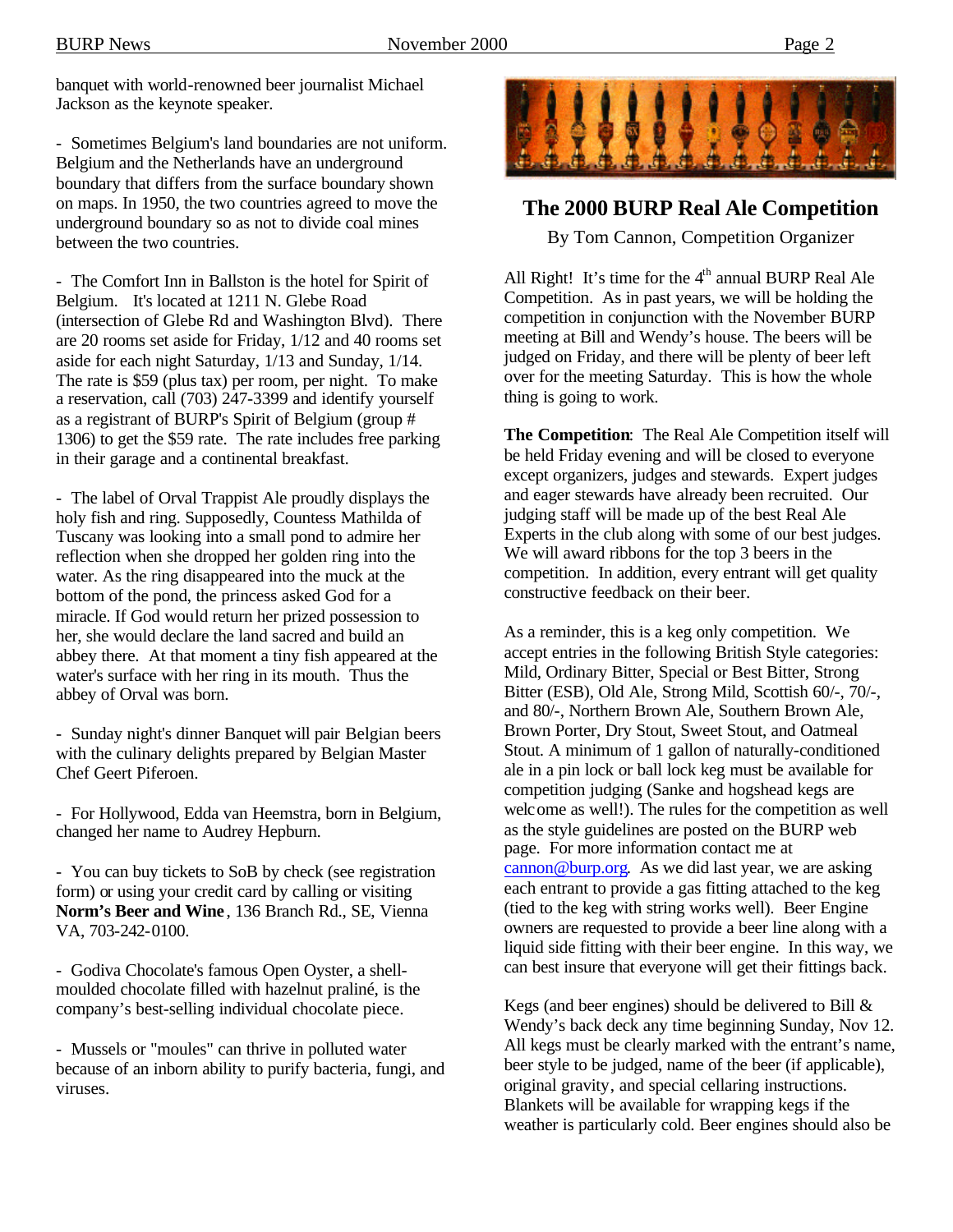clearly marked with the contributor's name and address. All beer engine lines and fittings should be thoroughly cleaned before delivery to the site.

During the week before the competition, I will be making several trips to Bill and Wendy's house. If you live in Virginia (or anywhere else, for that matter) and would like me to take your entry up for you, let me know and I'll be glad to help. My home phone is 703- 204-2256.

**The Meeting**: We'll begin the meeting with an education discussion on Cask Conditioned Real Ale and Why It Tastes So Good. This session will begin at 12:00 and will include tastings of some of the better beers from the competition. At the start of the meeting proper, at 1:00, we will begin rotating the ales on the available hand pumps. Every beer entered in the competition will be on a beer engine for at least one hour, so everyone will have a chance to taste the ales entered. The first, second, and third place beers will be announced during the meeting, and the prestigious Real Ale Competition Cup will be awarded to the winning brewer, filled with the winning beer.

Last year we had 34 entries, and this year we are hoping for a few more. As a result of so much beer being available, the November meeting, as in past years, will be a no beer meeting; that is, you don't need to bring any brew to the meeting. We will have plenty!

Looking forward to seeing everyone at the November meeting, and good luck to all the brewers. If it's anything like last year, we'll have a lot of delicious Real Ales to drink on a cool November afternoon. If we get a little rain, it might feel like we're all in the UK!



**Home Brewing Tip** Courtesy of Jim Tyndall (jimtyndall@mindspring.com)

I always keep a spray bottle of sanitizing solution handy when I'm brewing. It works well for sanitizing funnels, air locks, siphon hoses, wort chillers, and other brewing equipment. Just spray the item, let it sit for a minute or two and rinse, if necessary. This technique not only works well, but it's economical too!



**Dittmann's Dispatch** By John Dittmann, Fearless Leader

Turkey month is here, and that means Real Ale. Real Ale means that BURP's Real Ale Festival is near. Tom Cannon organizes, and Bill and Wendy host a great event. This year, let's make it the biggest ever. Last year, there were 34 entries, and this year, we hope to have more. All of you with beer engines, please contact Tom Cannon. I believe he wants to borrow them.

You still have time to make a beer for the competition. Get that kettle boiling. Judging will be Friday, November 17, and open tasting of all the beers will be Saturday, November 18. Both events will be at the Aaronridge residence in Rockville.

And please remember - This is a no-beer meeting! You will not need to bring beer to this meeting. There will be approximately 100 gallons of real ale for your enjoyment.

We had an enjoyable meeting at the Bucca's. The weather was perfect, and people stayed late into the afternoon enjoying the conversation and good beer. Congratulations to the team of Tom & Colleen Cannon and Pat & Janet Crow for winning the clone competition. We have yet to hear what they propose as the beer to clone next year, but I'm sure it will be interesting. Andy Anderson finished second in the competition, and Wild Willy Winter took third.

The holidays are coming and that means the BURP Holiday Banquet is just around the corner. The meeting will once again be at the Oxon Hill Jaycees Center on Tuesday, December 12. Please bring a dish, preferably made with beer, for everyone to enjoy. We haven<sup>1</sup>t scheduled a contest this year, but if anyone has any ideas please contact me. Another sparkling wine contest would have been fun, but an announcement was not made early enough for people to prepare for it.

Andy Anderson has again won BURP's coveted Brewer of the Year award. This year, he will not have to share the award since he won by totally swamping the competition. Andy's second place finish in the clone contest will not count toward his total, but he is far ahead of all others.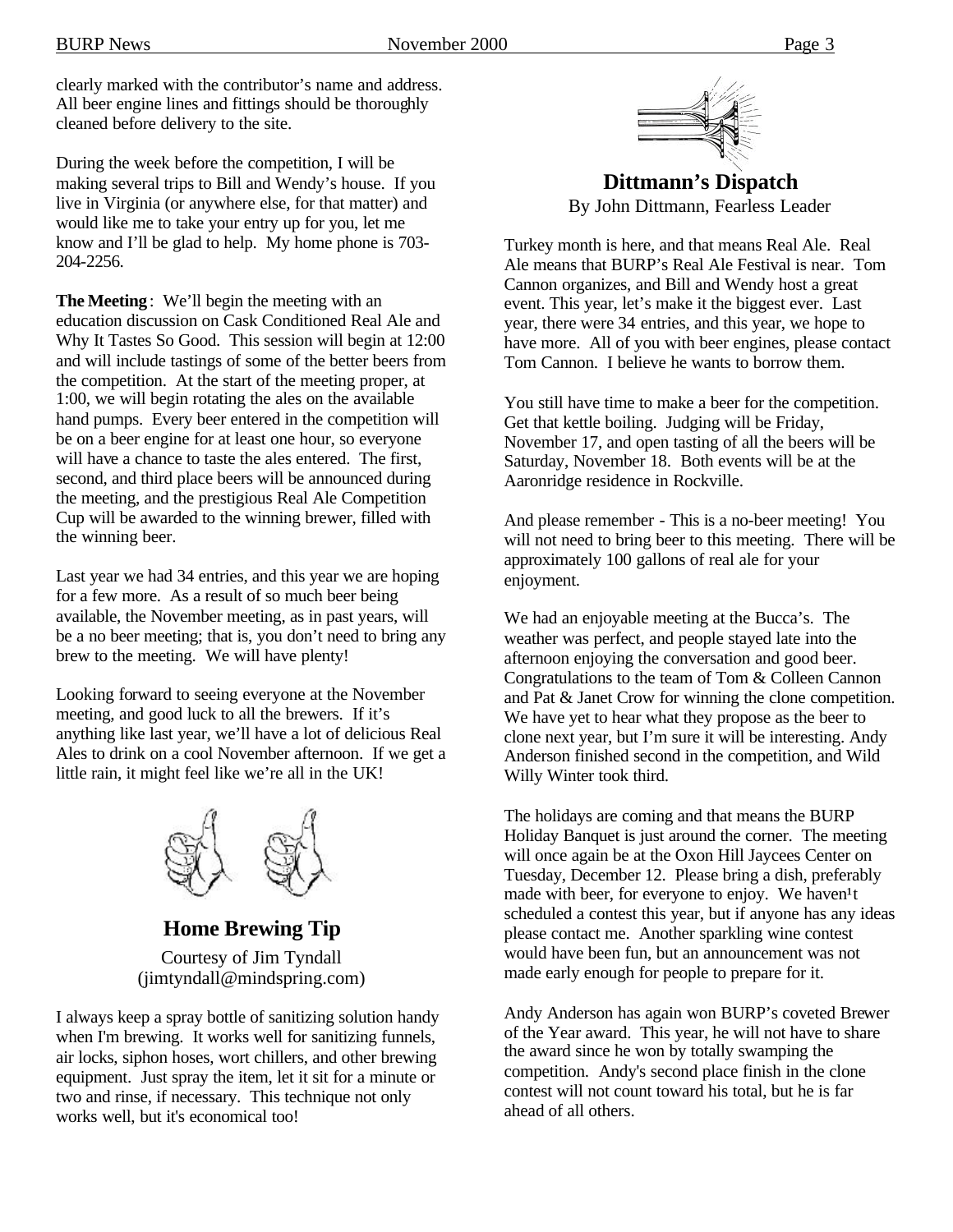Elections are approaching. Please consider helping the club next year. It's a lot of fun. Nominations will be at the December meeting, and the vote will be held by mail or Internet vote. There will be no January meeting because of the Spirit of Belgium. We will welcome our new officers in February.



## **Euro Tour De BURP Highlights**

By Wendy Aaronson

(**Ed Note** – Wendy wrote these highlights for her family's e-mail mailing list. I made some minor modifications to emphasize beer-related aspects. A more detailed report on the trip will be published in a future BURP News)

We're back from our 16-day European bicycle adventure and beer hunt. Seeing Europe over the handlebars is the only way to go. According to Bill's computer, we cycled 496.6 miles, and according to my beer notes (which are much less accurate), we consumed over 100 beers that we had never tasted before. It was a memorable experience. Here is a brief summary of the trip:

Participants & Itinerary

The trip consisted of 13 adventurers – 12 bicyclists plus 1 in a car (normally a strong rider, a recent back injury forced the change in his plans) - 4 women, 9 guys, 2 pairs of brothers. I rode with the guys, but we tended to split off into 2-3 groups at different times during the day. Two of the women rode together because they tended to be much slower. The trip organizer was BURPer Craig Somers. Other BURP participants included Bill and me, Dan & Roger Allers, Jim Ferguson, Paul Fiorino, Christina Hopkins, and Mike Horkan. Non-BURPers included Paul's brother Dave from Chicago (who provided the vehicle support) and several of Craig's Wine Society friends – Barbara Holtcamp, Herb Rose, and Mary Tobin.

We did a 16-day circle tour that started and ended in Amsterdam – 11 destinations with layover days in

Beersel (8 miles south of Brussels), Dusseldorf, Arnhem (Holland), and Amsterdam.

Overnight stops were: Scheveningen and Breda (Holland), Antwerpen, Beersel, and Hasselt (Belgium), Horn (Holland), Dusseldorf and Xanten (Germany), Arnhem, Utrecht and Amsterdam (Holland).

#### Trip Highlights - Beer

\* The delight of tasting beers I'd never experienced \* Celebrating my birthday at the Kulminator in Antwerpen, the best beer bar in Belgium, and sharing a rare high-strength 20-year old De Dolle Oerbier (Bill's gift to me) with my friends

\* Celebrating Christina Hopkins' birthday in the De Breyerd beer café in Breda and teaching 2 Dutch women how to shake their bootys to the rock and roll music of the 50's (most of the music we heard was American music from the 50's to early 80's)

\* Bill's pub crawl through Brussels (sites he had visited during his business trip there in July). Favorite stops included Mort Subite and La Becasse (We didn't make it to Bier Circus, the biggest beer selection in Brussels, because we ran out of time)

\* Bill and Craig's pub crawl through every alt brewery in the Altstadt (Dusseldorf) and kolsch brewery in Cologne

\* Fresh Paulaner Oktoberfest in Dusseldorf

\* Brewery tours at Hoegarden and Belle Vue in Belgium and Ij Proeflokaal in Amsterdam

\* Talking our way into seeing the breweries at Oud Beersel and Cantillon (Cantillon was closing when we arrived in late afternoon, but we were welcomed nonetheless for a nice gueuze tasting)

\* Enjoying 2 rare and delicious strong ales from what we were told was the smallest microbrewery in Belgium (at Friends Bistro in As, Belgium)

\* A private tasting of English ales at the Café Belgie in Amsterdam

\* The incredible 24 Hours of Beer Festival in Antwerpen on our last day in Europe

Tour Highlights – Food

\* Dinner at the Hotel Centrum in Beersel and In 't Spinnekopke in Brussels

\* Mussels and Frites (especially the absolutely perfect frites enjoyed at the Café Belgie in Utrecht, Holland) \* Indonesian Richstoeffel

\*Breads served in all the countries – I had been living on low fat garbage for so long that tasting the real thing was so heavenly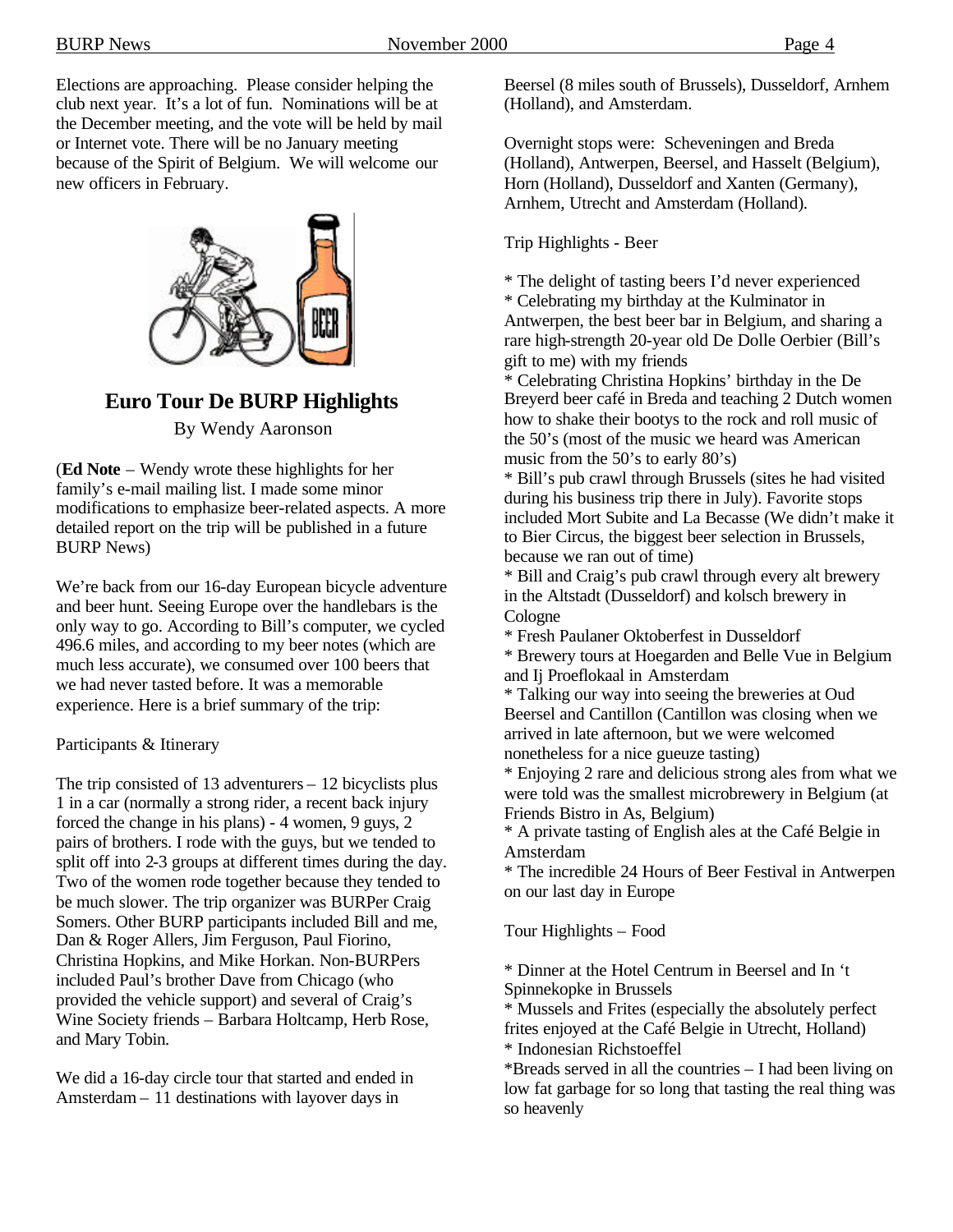Tour Highlights - The Journey

\* Bicycling through the beautiful rural areas between cities

\* Getting lost in the cities

\* Riding the trains with our bicycles

\* Pedaling through the dunes along the North Sea coast of Holland

\* Beersel Castle

\* The 70 mile ride from Beersel to Hasselt with a stop at the Hoegaarden Brewery – this was one of our favorite days even if it meant getting up at 5:30 am and leaving at 6:30 am in the dark

\* The cathedral in Cologne and listening to the giant pipe organ during the Sunday mass

\* The Roman ruins in Xanten

\* The art museum (with it's great Van Gogh exhibit) in De Hoge Veluwe National Park near Arnhem, Holland \* Riding the free white bicycles through the De Hoge Veluwe National Park. This was a fantastic 20 mile ride through beautiful grasslands and forests. It was also one of the few times that Bill and I took off on our own \* Magnificent architecture everywhere– real old stuff

\* The neat house barges along a specific canal on the outskirts of Utrecht. On closer look, we saw women parading around in their underwear in front of the windows. It turned out to be the Utrecht red light district!



## **Euro Tour De BURP Damage Report**

By Dave Fiorino

The results are in! Remember: It ain't braggin' if it's true.

Individual Brews Sampled: 149 Equivalent 0.3 Liter Beers Consumed: 180 Equivalent 12 oz. American Beers Consumed: 152 Equivalent American Cases Consumed: 6.34 Tour Length in Days: 16 Avg Beers per Day: 11.25

Miles Driven in Rental Car: 613 Beers Consumed per Mile: 0.293 Total beer calories (est. 120 cal/12 oz.): 18,240 Equivalent beer weight in pounds (3,600 cal/lb): 5.06 Body weight in pounds before trip: 174 Body weight in pounds after trip: 177 Oldest beer consumed: 1975 Rochefort Trappist Most popular beer on tour: Cantillon Gueuze and (gasp!) Heineken tied at 7 apiece

Key:

>> A "beer" is approximated as a 0.3 liter serving. >> A taste or sip is defined as 20% of a "beer"

(**Ed Note** – Dave accompanied this report with a full listing of the 149 beers consumed. If anyone would like a copy of this, please contact me at ridgely@burp.org)



## **BURP Brewer of The Year Update**

By Steve Marler, Ex-Fearless Leader

In case you are interested, I have just updated the Brewer of the Year points on our web site. You can view them at http://burp.org/boty2000.htm.

With one competition left, Andy Anderson is once again in the lead, and it is mathematically impossible for anyone to knock him out of the top spot.

Second and third place are another matter. Currently, both Bill Ridgely and Wendy Aaronson are in second place with 14 points, and Keith Chamberlin is in 3rd place with 13 points.

However, Dave Pyle and Becky Pyle are in striking distance with 9 points, and Tom Cannon and Colleen Cannon with 8.

If Bill, Wendy, and Keith are shut out, and any of the other four have a very strong showing, the race for second and third will be interesting. Keith has had strong showings in the past, and I do not think that either the Pyles or Cannons have placed in any of these Real Ale Competitions.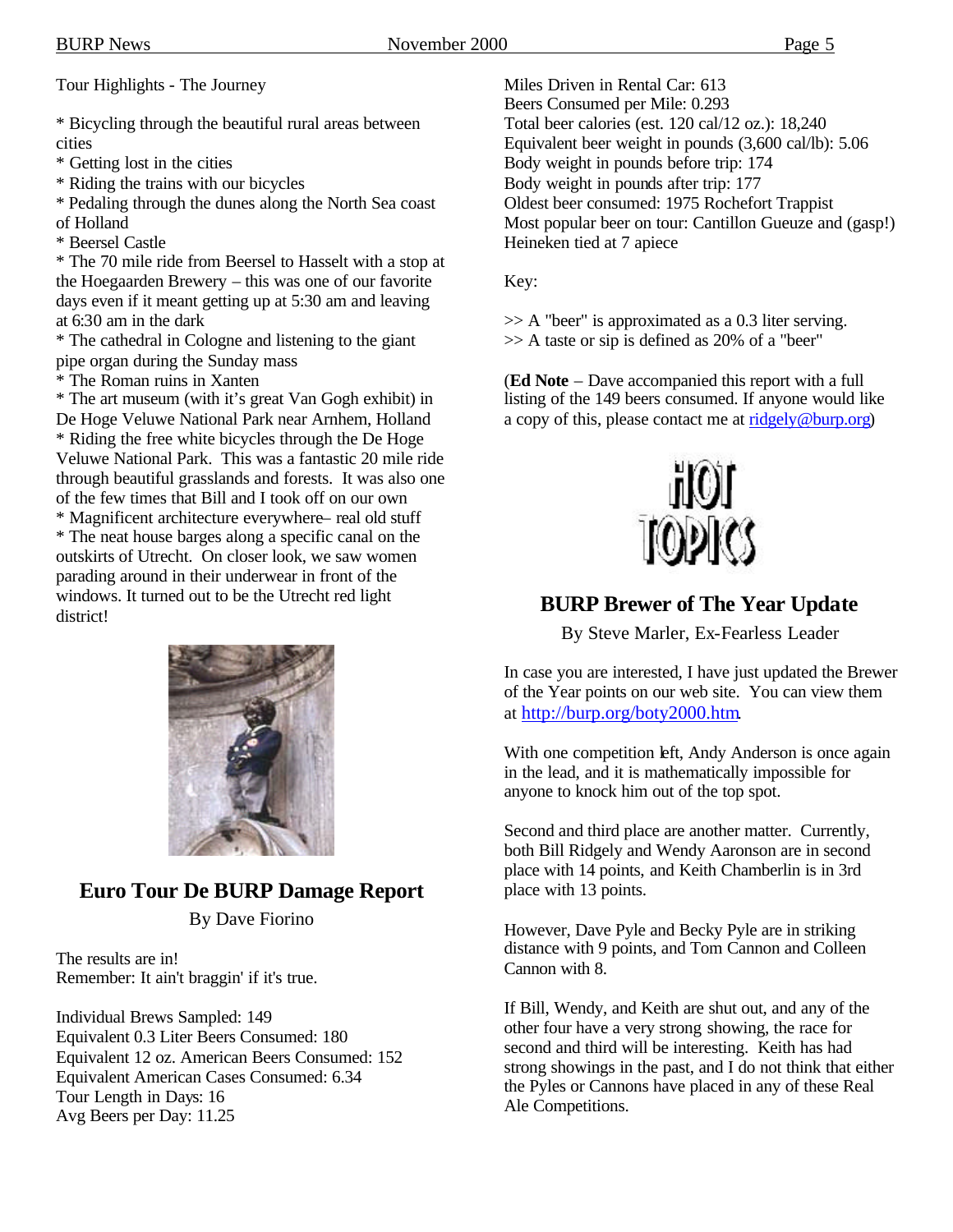.

The pressure is on for the Pyles and the Cannons to have not one but at least two beers place in this year's Real Ale Competition. I do not think that anyone has had more than one beer place in any of the last three Real Ale Competitions.

Don't miss the fun. Make sure you are at the Real Ale meeting on November 18. Or better yet, play the spoiler like me and brew up a couple of Real Ales so that the Pyles and Cannons can continue their winless streak at the Real Ale Competition and come up short in placing for the Brewer of the Year award.



## **In Defense of Brewing Beer Styles** By Willy Winter

In last month's Burp News, Ben Schwalb got a lot of hubris off his chest in his piece titled "**A Reflection on Beer Styles**". I am sure that Ben feels much better now, but in the process of personal catharsis, Ben has raised a reasonable question. What are these styles of beer that some of us labor so assiduously for? Where do they come from? Are they, as Ben so vehemently argues, some arbitrary classification scheme that serves no useful purpose or that serves only the PR department of the big commercial breweries? If not, what are beer styles?

Ben has chosen, for reasons best known to him, to focus on the difference (or lack thereof) between American-Style Lager and American-Style Light Lager; two styles that probably have the weakest claim on a place in the style lexicon to begin with. It is true that these are johnny-come-lately styles created by the AHA to give legitimacy, deserved or not as you see it, to what passes for beer in the view of many American drinkers. But I prefer take a broader view of styles.

It is said that virtually every culture in the history of the world has traditionally made a fermented beverage based on grain; in other words, beer. And how did these people make their beers? They used the local water, they used whatever grain was grown locally - barley, wheat, rye, millet, whatever - and they used the local herbs, hops or what-have-you for flavor or bittering. With the help of wild yeasts (and/or bacteria) they fermented at whatever temperature was available, to produce beer - their own local style of beer.

Thus evolved the distinctive styles of England, Scotland, Germany, Belgium, Ireland, Czechoslovakia and all the other beer-producing regions.

So back to the original question - why brew to style? Why not, as Ben suggests, just make "beer"? To me, the answer may be most easily apprehended by an analogy to cooking. I have before me a quivering mass of pale flesh that was once a chicken. I could put it in a pot with some water and stew it - just plain chicken. I could even go to the shelf and grab some herbs and spices and toss them in. I might thus improve on the chicken or I might not. On the other hand, I might pull out a recipe and go for coq-au-vin, chicken parmesan, chicken and dumplings, southern fried chicken - in short, I could cook to a particular style. And that, I believe, is what we're doing as brewers - attempting to recreate a style of beer that represents some part of the world at some time in history and in the process capture the qualities and flavors that made that beer distinctive.

Is there a case for brewing just "beer"? Sure, just as there is a case for occasionally having just plain chicken. But when time and history have given us such a rich assortment of regional styles with their distinctive flavors, aromas, and textures to emulate, neither can I think of a very good reason to brew just plain "beer".



## **How to Drink - and Enjoy - a Homebrew**

By Ben Schwalb

So you've brewed a batch of what you think will be a great brew, you've meticulously sanitized two cases of bottles before bottling, and you've waited several weeks for it to condition. Time to drink! Now hold on there.

Don't just rip the cap off and quaff it down. This isn't Schaefer. First of all, it is to be savored. And secondly, there will be a little sediment (yeast and proteins) on the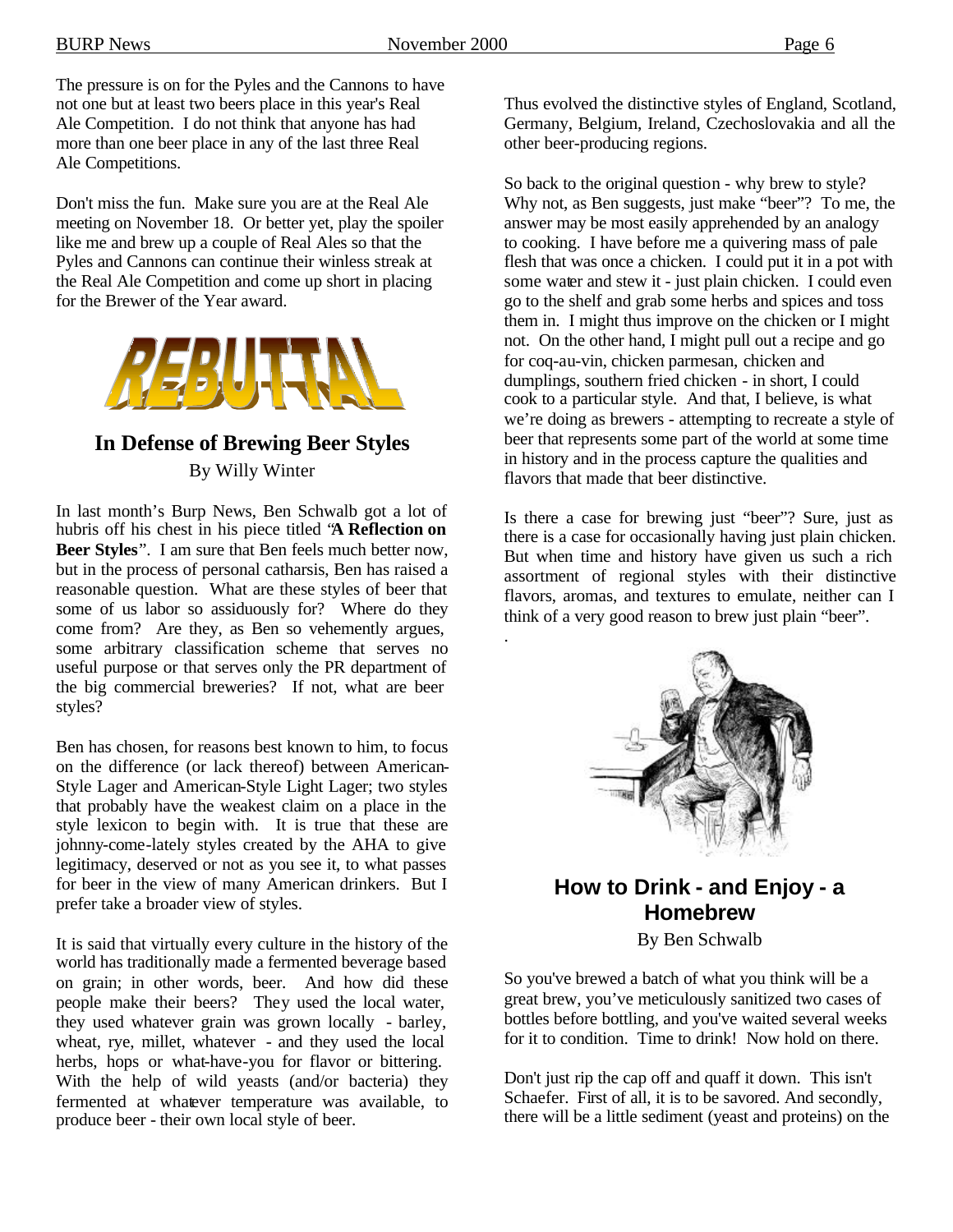bottom, and every time the bottle is tilted, some of it will get kicked up into the brew, causing off flavors. So pour it gently - in one motion - into a large enough glass, stopping when the sediment approaches the neck. Keep the glass tilted to minimize foaming. If you like head (in your brew, that is), you can position the glass upright during the last few ounces of the pour. I can't count the number of inconsiderate bartenders and waitresses who have carelessly dumped entire beers that didn't taste great to begin with - into the center of my glass, creating more foam than liquid and making them go flat. It's like they purposely try - and succeed – to piss me off.

Another reason to drink brew from a glass rather than a bottle is that pouring helps release the aromatics, and a glass allows you to get your nose in there to enjoy them (as long as you don't fill it to the top). You can't do that with a bottle.

Your brew's carbonation might not be perfect. It may foam a lot. In fact, it might gush out of the bottle before you get a chance to pour. Sh\*t happens. You might try placing the bottles in the freezer for a while before serving, because colder liquids can hold more gas (unlike some people), so super-chilled brews foam less. Chilling the glass before pouring into it also helps.

Your brew might be somewhat flat, in which case you might have used too little priming sugar, but all hope is not lost, because some brews take several weeks to fully carbonate, depending on temperature and how much live yeast there is. If it is still undercarbonated after few months, you might want to re-prime by opening each bottle, pouring in a half teaspoon of priming sugar, and immediately re-capping. This should be done only as a last resort.

A glass drinking vessel is preferable to plastic or Styrofoam because the former is smooth, whereas the latter have slightly rough surfaces which agitate the liquid as it runs down the side, causing some brews to foam excessively and all brews to go flat more quickly.

Make sure all soap residue it washed off the glass. Soap can ruin head retention and perhaps dissolve and add its own nasty flavor. Also air dry the glass; do not use a towel, as it can leave lint behind.

The warmer you serve your brew, the better you will be able to taste and smell it. You might want it ice cold, especially if you're drinking a pilsner after mowing the lawn, but if you're drinking a barley wine on a cold

Winter's night, you might want to let it sit outside the fridge for a half hour before opening it.

No brew is enjoyable if you're not in the mood for it: you might not enjoy your lawnmower beer when you're cold, and that barley wine will be too cloying when you're sweating on the Fourth of July.

Relax and take a sip, breathing the aromatics through your nose. (Some people like to smell it for a while before sipping. I have one friend who will swirl and sniff for minutes before drinking. And HE calls ME weird). If it tastes good, don't even think about it or try to identify flavors and aromas. Just enjoy it. Nothing will kill enjoyment like thinking about it. If it doesn't taste good, then you need to determine what's wrong. Is the flavor too strong? Dilute it more next time. Too weak? Dilute it less. Is it very sour or bad-smelling? Serve it to your annoying relatives when they visit.

# **? ? ? ? ? ? ? ?** Rydlun's Riddler

By Rod Rydlun

**Who "founded" BURP? (Bonus points for naming current BURP members who were at the 1st organizational club meeting and for naming a club tradition started by the founder still being continued today.**

**(Answer on page 8)**

**? ? ? ? ? ? ? ? ? ?** 

## *New Members*

A glance at the past several newsletters shows that we've been a bit behind with this column, so we'll try to make amends with this issue.

We'd like to offer a big BURP welcome to **Bob Borsato** of Annandale, **Brad Davison** of Leesburg, **Stephen DiStaso & Alisa Hahn** of Alexandria, **Shawn George** of Upper Marlboro, **Scott Gibbons** of Fairfax, T**ina Huck** of Vienna, **Bill Jarvis** of Burke, **Paul Kensler** of Gaithersburg, **Stephen Patterson** of Montgomery Village, **Deirdre Reid** of Arlington, **James Rude** of Alexandria, **Bill Scott** of Fairfax, and **Josh Williams** of Fairfax.

Hope to see you all at upcoming meetings!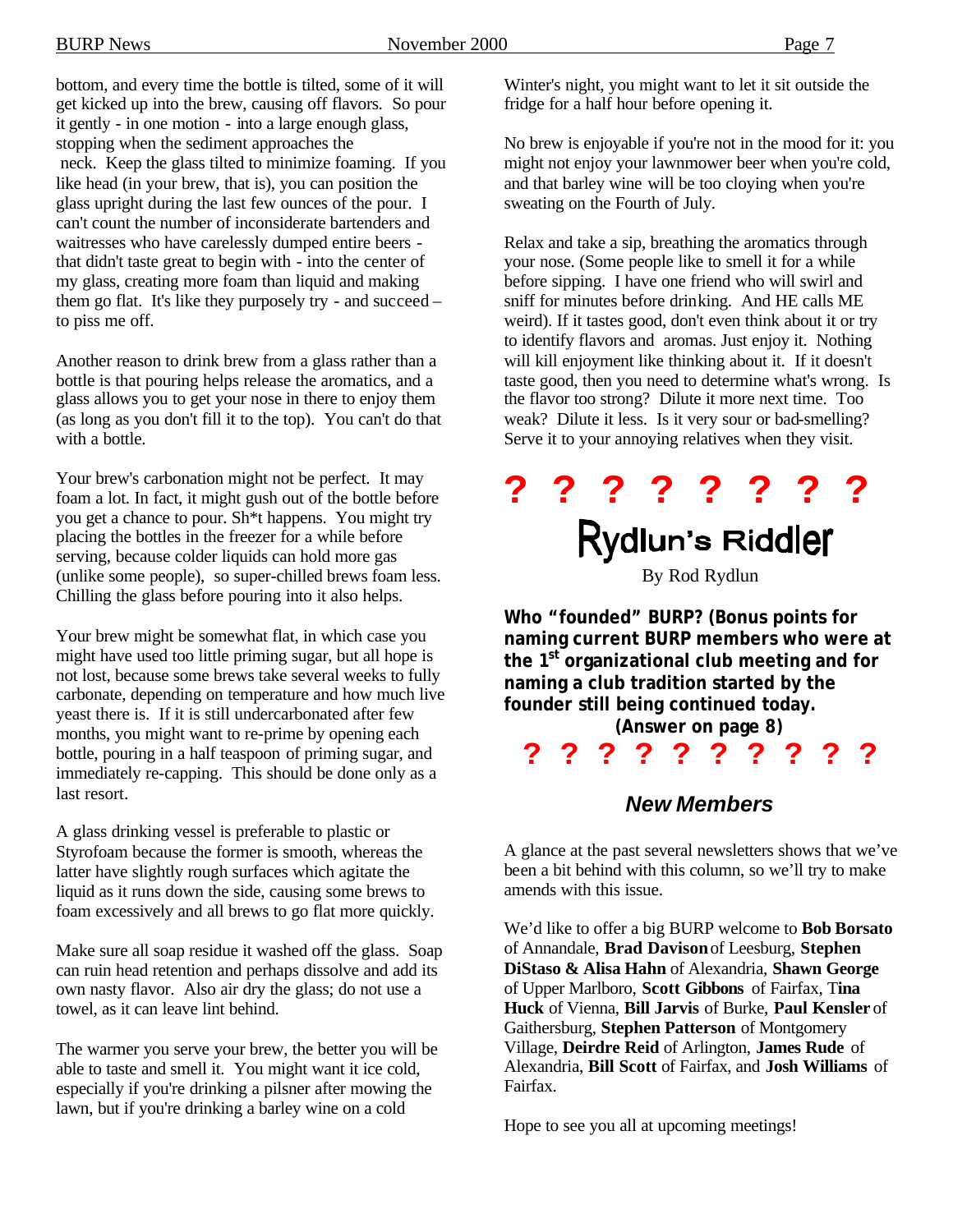

With Christine Newman

### *Craftsman Brewery in North Pasadena, California*

Mark Jilg, the owner/brewer, was a home brewer for many years before he quit his aerospace job to start a microbrewery. My brother, Andy, who was proud to have a sister who is a certified beer judge, set up the tour and tasting.

Mark has a 100-gallon set up. He uses stainless steel kettles, mash tun, sparging and fermenting containers. He only kegs his beers. Looks a lot like a homebrew set-up only bigger. At this time, his beers are distributed directly to top restaurants and bars in the LA area. These include McCormick and Schmidt's and other top quality seafood restaurants.

The brewing area is one room, so it really can't be called a tour, but he pointed out his equipment. We didn't get to see the fermenting tanks because he was open fermenting at the time.

We tasted several of their brews. All were fresh and tasty.

West Coast Wheat—almost creamy.

Craftsman Rye—also almost creamy. Made with 40% rye. Very interesting.

Poppyfields Pale Ale (British)—this was especially

good. Fresh British hop aroma, medium body

Craftsman IPA—nice and hoppy, just like our hopheads like them.

O'Stout—a light stout that uses oyster shells in the brew. Very drinkable.

They also make a lager and a light amber ale, but I didn't have a chance to try them.

My brother and I tried the Orange Grove Ale at a British style pub in Olde Towne Pasadena. It was really pleasant. I don't typically like fruit beers (other than kriek and framboise), and I'd never had one with orange, so I didn't know what to expect. But it was wonderful. Again, fresh, good orange scent, but not too overpowering in taste. Great summer brew.

Turns out Mark's wife, Sue, also quit a corporate job to become an artist. In addition to her own works, she supports Mark by doing the graphics for his beer labels, glasses, t-shirts, etc. I bought one t-shirt and glass for Bill and one for BURP raffle. We really like both!

We got to know them a little better over dinner. My brother and his wife Michelle invited them to dinner at a Spanish restaurant in Olde Towne Pasadena. Mark had a lot to say about the lack of beer culture in Southern California and about professional brewers ethics when it comes to sharing their beers at homebrew clubs.

If you get out to LA and you have time, I'd make the trip to Craftsman. The address is 1270 Lincoln Ave #900. It is just east of the Rose Bowl. The phone number is 626- 296-ALES. If not quite enough time to visit the brewery, look up the restaurants in LA. By the way, I offered the DC area as a test area if they try to distribute bottles in the future.

| <b>Office</b>          | <b>Officer</b>       | <b>Phone/E-mail</b> |  |  |
|------------------------|----------------------|---------------------|--|--|
| <b>Fearless Leader</b> | John Dittmann        | $(703)$ 641-9760    |  |  |
|                        |                      | dittmann@burp.org   |  |  |
| <b>Minister</b> of     | Wendy Aaronson       | $(301)$ 762-6523    |  |  |
| Enlightenment          |                      | aaronson@burp.org   |  |  |
| <b>Minister</b> of     | <b>Bruce Bennett</b> | $(703)$ 594-3344    |  |  |
| <b>Culture</b>         |                      | bennett@burp.org    |  |  |
| <b>Minister</b> of     | Jamie Langlie        | $(301)$ 933-3081    |  |  |
| <b>Truth</b>           |                      | langlie@burp.org    |  |  |
| <b>Minister of</b>     | <b>Bill Ridgely</b>  | $(301)$ 762-6523    |  |  |
| Propaganda             |                      | ridgely@burp.org    |  |  |
| <b>Minister of</b>     | Ralph Bucca          | $(410)$ 257-0022    |  |  |
| <b>Prosperity</b>      |                      | bucca@burp.org      |  |  |
| <b>Minister of the</b> | Lynn Ashley          | $(703)$ 522-5308    |  |  |
| Web                    |                      | ashley@burp.org     |  |  |
| Libeerian              | Wendy Schmidt        | $(703)$ 866-0752    |  |  |
|                        |                      | schmidt@burp.org    |  |  |

## **BURP Officers**

## **? ? ? ?** *Answer to Rydlun's Riddler:*

According to long-time BURPer Chuck Popenoe, BURP was co-founded by Dan McCoubrey and Phil Angerhofer, both of whom passed away in the mid-80's.

The correct answer to the  $1<sup>st</sup>$  bonus question is – no one! The earliest BURP members still active in the club, Ralph Bucca and Chuck Popenoe, joined at the  $2^{nd}$  or  $3^{rd}$ meeting.

The answer to the  $2<sup>nd</sup>$  bonus question is the BURP Crab Feast, an annual tradition started by Dan McCoubrey (and held at his house in Wheaton until his untimely death in 1986).